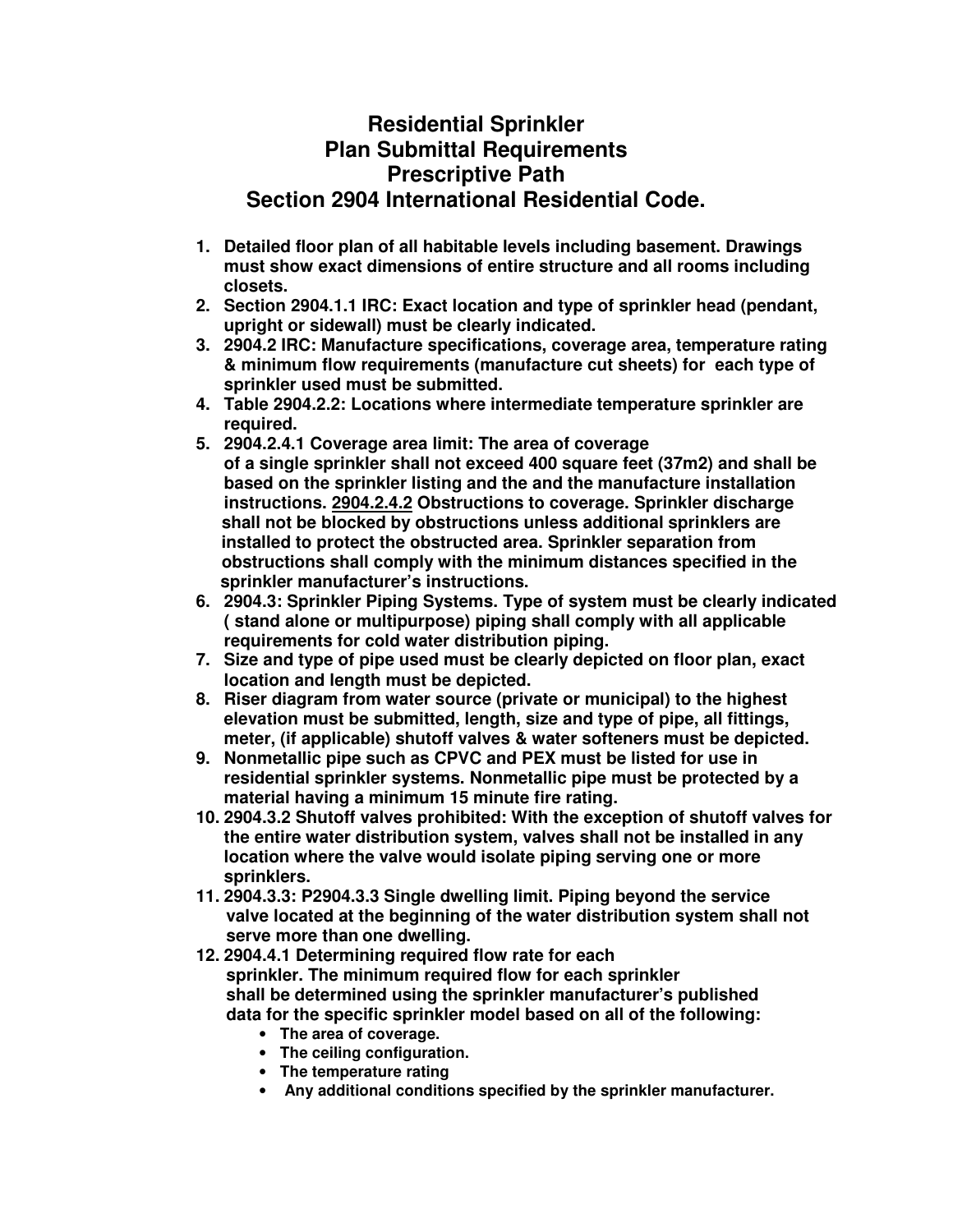- **13. 2904.4.2 System design flow rate. The design flow rate for the system shall be based on the following** 
	- **The design flow rate for a room having only one sprinkler shall be the flow rate required for that sprinkler, as determined by Section P2904.4.1.**
	- **The design flow rate for a room having two or more sprinklers a shall be determined by identifying the sprinkler in that room with the highest required flow rate, based on Section P2904.4.1, and multiplying that flow rate by 2.**
	- **Where the sprinkler manufacturer specifies different criteria for ceiling configurations that are not smooth, flat and horizontal, the required flow rate for that room shall comply with the sprinkler manufacturer's instructions.**
	- **The design flow rate for the sprinkler system shall be the flow required by the room with the largest flow rate, based on Items 1, 2 and 3.**
	- **For the purpose of this section, it shall be permissible to reduce the design flow rate for a room by subdividing the space into two or more rooms, Each room shall be bounded by walls and a ceiling. Openings in walls shall have a lintel not less than 8 inches (203 mm) in depth and each lintel shall form a solid barrier between the ceiling and the top of the opening.**
- **14. 2904.5Water supply. The water supply shall provide not less than the required design flow rate for sprinklers in accordance with Section P2904.4.2 at a pressure not less than that used to comply with Section P2904.6. 2904.5.1Water supply from individual sources. Where a dwelling unit water supply is from a tank system, a private well system or a combination of these, the available water supply shall be based on the minimum pressure control setting for the pump.**
- **15. 2904.5.2 Required capacity. The water supply shall have the capacity to provide the required design flow rate for sprinklers for a period of time as follows:** 
	- **7 minutes for dwelling units one story in height and less than 2,000 square feet (186 m2) in area.**
	- **10 minutes for dwelling units two or more stories in height or equal to or greater than 2,000 square feet (186 m2) in area.**

 **Where a well system, a water supply tank system or a combination thereof is used, any combination of well capacity and tank storage shall be permitted to meet the capacity requirement. 16. 2904.6 Pipe sizing. The piping to sprinklers shall be sized for** 

 **the flow required by Section P2904.4.2. The flow required to supply the plumbing fixtures shall not be required to be added to the sprinkler design flow.**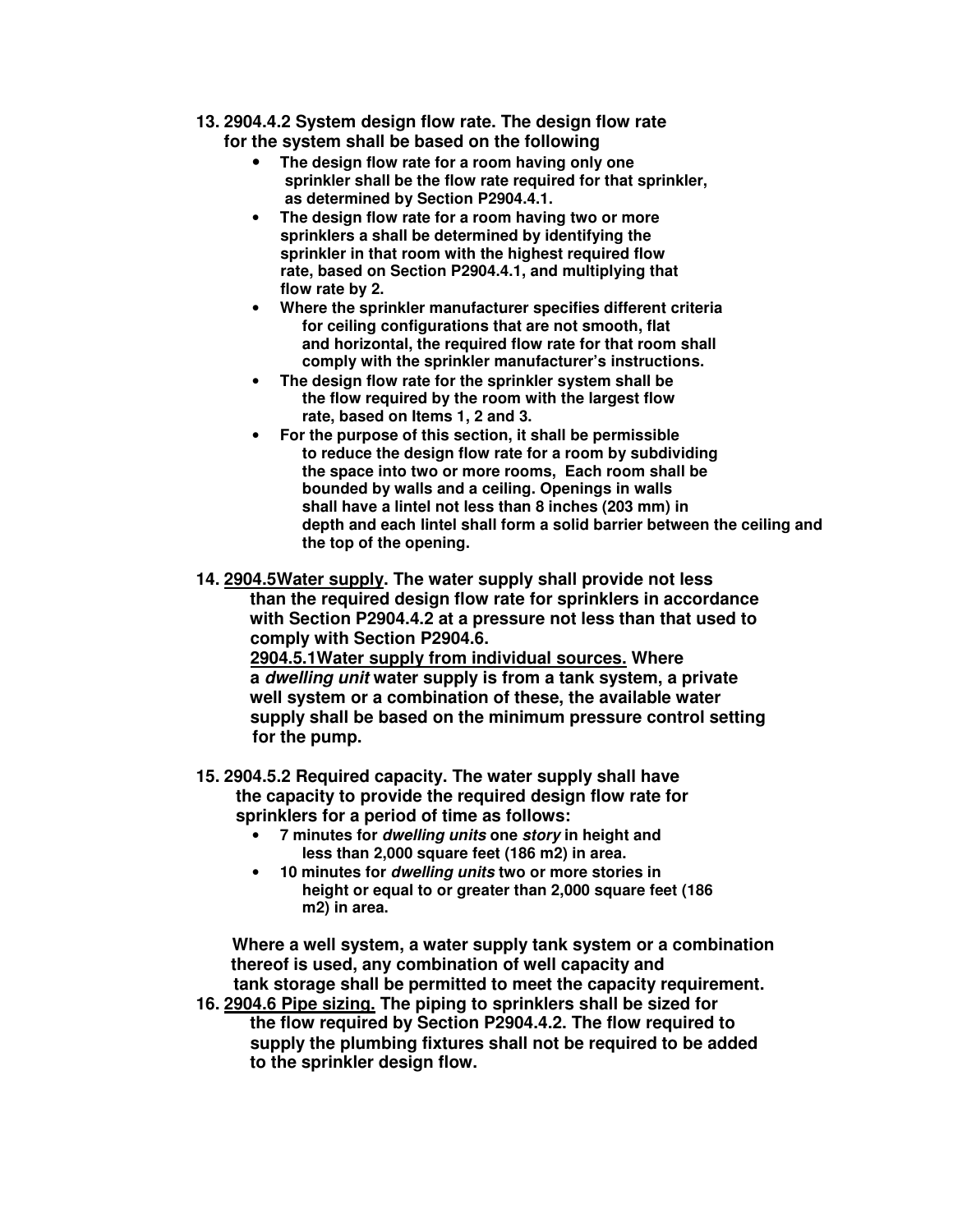**2904.6.1Method of sizing pipe. Piping supplying sprinklers shall be sized using the prescriptive method in Section 2904.6.2 or by hydraulic calculation in accordance with NFPA 13D. The minimum pipe size from the water supply source to any sprinkler shall be 3/4 inch (19 mm) nominal. Threaded adapter fittings at the point where sprinklers are attached to the sprinkler shall be 1/2 inch (13mm) nominal.** 

**17. 2904.6.2.1 Available pressure equation. The pressure available to offset friction loss in the interior piping system (Pt) shall be determined in accordance with the Equation 29-1.** 

> **Pt =Psup–PLsvc–PLm–PLd–PLe–Psp (Equation 29-1) where:**

- **Pt = Pressure used in applying Tables P2904.6.2(4) through P2904.6.2(9).**
- **Psup = Pressure available from the water supply source.**
- **PLsvc = Pressure loss in the water-service pipe.**
- **PLm = Pressure loss in the water meter.**
- **PLd = Pressure loss from devices other than the water meter.**
- **PLe = Pressure loss associated with changes in elevation.**
- **Psp = Maximum pressure required by a sprinkler.**

## **Step 1–Determine Psup**

**Obtain the static supply pressure that will be available from the water main from the water purveyor, or for an individual source, the available supply pressure shall be** 

**in accordance with Section P2904.5.1.** 

### **Step 2–Determine PLsvc**

**Use Table P2904.6.2(1) to determine the pressure loss in the water service pipe based on the selected size of the water service.** 

## **Step 3–Determine PLm**

**Use Table P2904.6.2(2) to determine the pressure loss from the water meter, based on the selected water meter size. Step 4–Determine PLd Determine the pressure loss from devices other than the water meter installed in the piping system supplying sprinklers, such as pressure-reducing valves, backflow preventers, water softeners or water filters. Device pressure losses shall be based on the device manufacturer's specifications. The flow rate used to determine pressure loss shall be the rate from Section P2904.4.2, except that 5 gpm (0.3 L/S) shall be added where the device is installed in a water-service pipe that supplies more than one dwelling. As alternative to deducting pressure loss for a device, an automatic bypass valve shall be installed to divert flow around the device when a sprinkler activates.**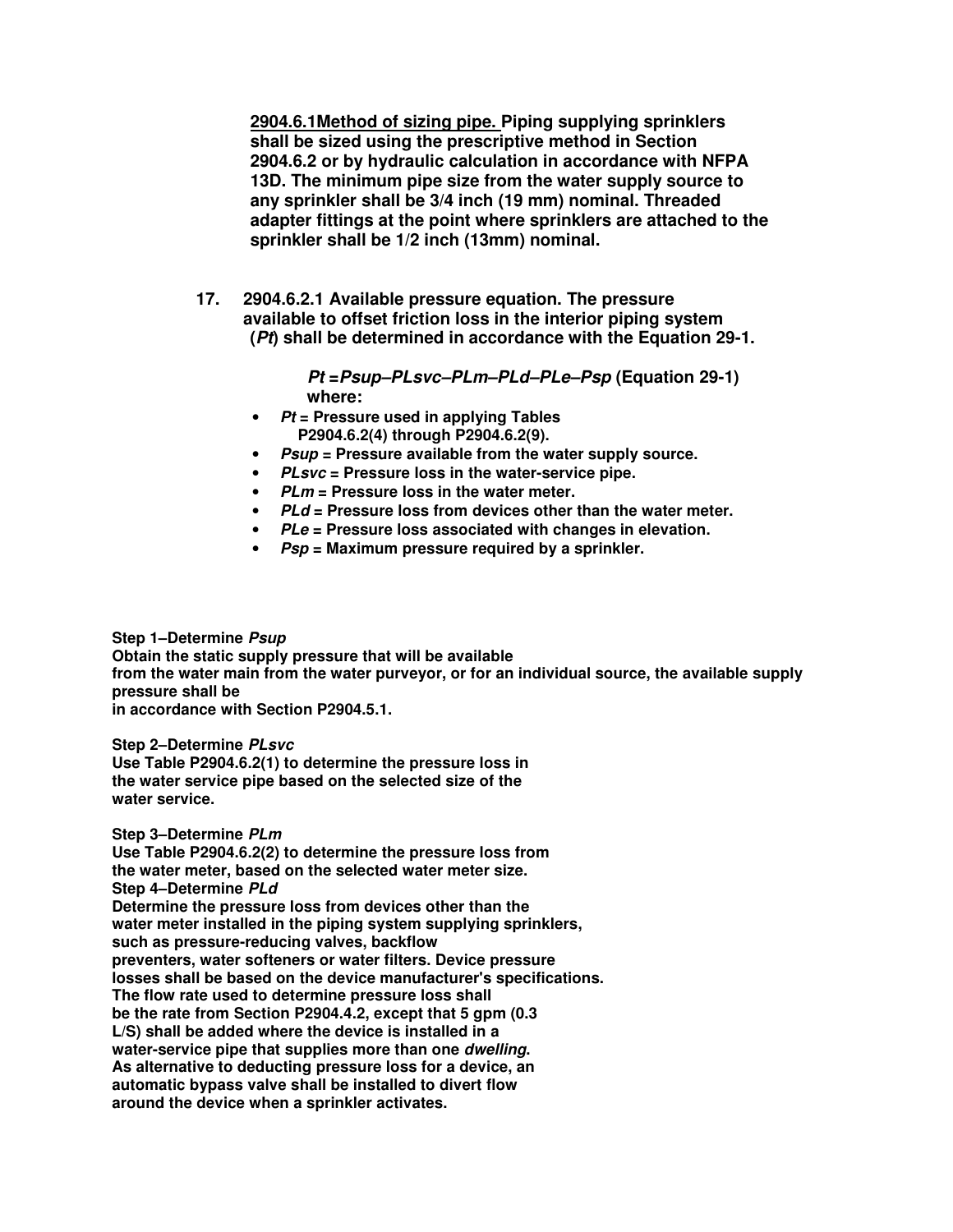### **Step 5–Determine PLe**

**Use Table P2904.6.2(3) to determine the pressure loss associated with changes in elevation. The elevation used in applying the table shall be the difference between the elevation where the water source pressure was measured and the elevation of the highest sprinkler.** 

#### **Step 6–Determine Psp**

**Determine the maximum pressure required by any individual sprinkler based on the flow rate from Section P2904.4.1. The required pressure is provided in the sprinkler manufacturer's published data for the specific sprinkler model based on the selected flow rate.** 

#### **Step 7–Calculate Pt**

**Using Equation 29-1, calculate the pressure available to offset friction loss in water-distribution piping between the service valve and the sprinklers.** 

**Step 8–Determine the maximum allowable pipe length Use Tables P2904.6.2(4) through P2904.6.2(9) to select a material and size for water distribution piping. The piping material and size shall be acceptable if the developed length of pipe between the service valve and the most remote sprinkler does not exceed the maximum allowable length specified by the applicable table. Interpolation of Pt between the tabular values shall be permitted. The maximum allowable length of piping in Tables P2904.6.2(4) through P2904.6.2(9) incorporates an adjustment for pipe fittings, and no additional consideration of friction losses associated with pipe fittings shall be required.** 

### **18. 2904.7 Instructions and signs. An owner's manual for the**

 **fire sprinkler system shall be provided to the owner. A sign or valve tag shall be installed at the main shutoff valve to the water distribution system stating the following: "Warning, the water system for this home supplies fire sprinklers that require certain flows and pressures to fight a fire. Devices that restrict the flow or decrease the pressure or automatically shut off the water to the fire sprinkler system, such as water softeners, filtration systems and automatic shutoff valves, shall not be added to this system without a review of the fire sprinkler system by a fire protection specialist. Do not remove this sign.**